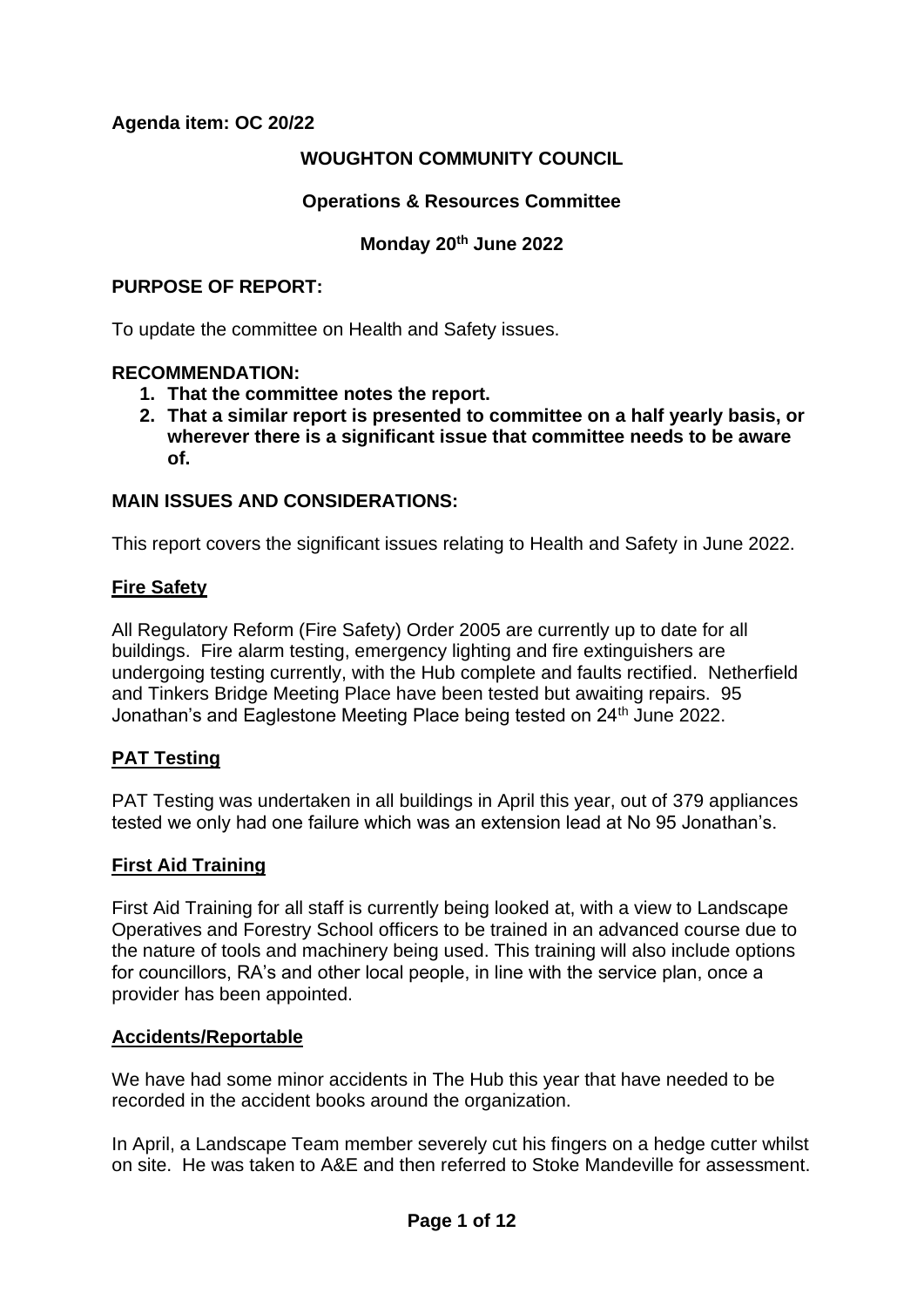He suffered cuts to four fingers to his Left hand. No nerve or tendon damage occurred, and he is now back at work after an absence of two weeks. A full investigation was undertaken, and it was found to be operator error as he dropped a running hedge cutter and tried to catch it. All staff have had a Toolbox talk regarding this incident to ensure it doesn't happen again, also risk assessments have been updated.

In December 2021 we had our annual Occupational Health checks for Landscape Staff and there were a couple of referrals to GPs for hearing and lung concerns these have been done and no further action is required from us.

Another operative was referred to a specialist practitioner regarding HAVs/Carpel Tunnel Syndrome. The report was sent back with recommendations in which one was to have it reported to RIDDOR (Reporting of Injuries, Diseases and Dangerous Occurrences Regulations 2013). This was done and a follow up call to the HSE was made. All checks of tools, machinery, time usage and vibration magnitudes have been undertaken and risk assessments have been updated and re-issued to all landscape staff. The purchase of battery-operated equipment has alleviated some of the problems with vibrational tools.

# **STAFFING IMPLICATIONS:**

None.

# **OTHER IMPLICATIONS:**

None.

# **BACKGROUND PAPERS:**

None.

# **AUTHOR**

Ian Tegerdine – Landscape and Environment Manager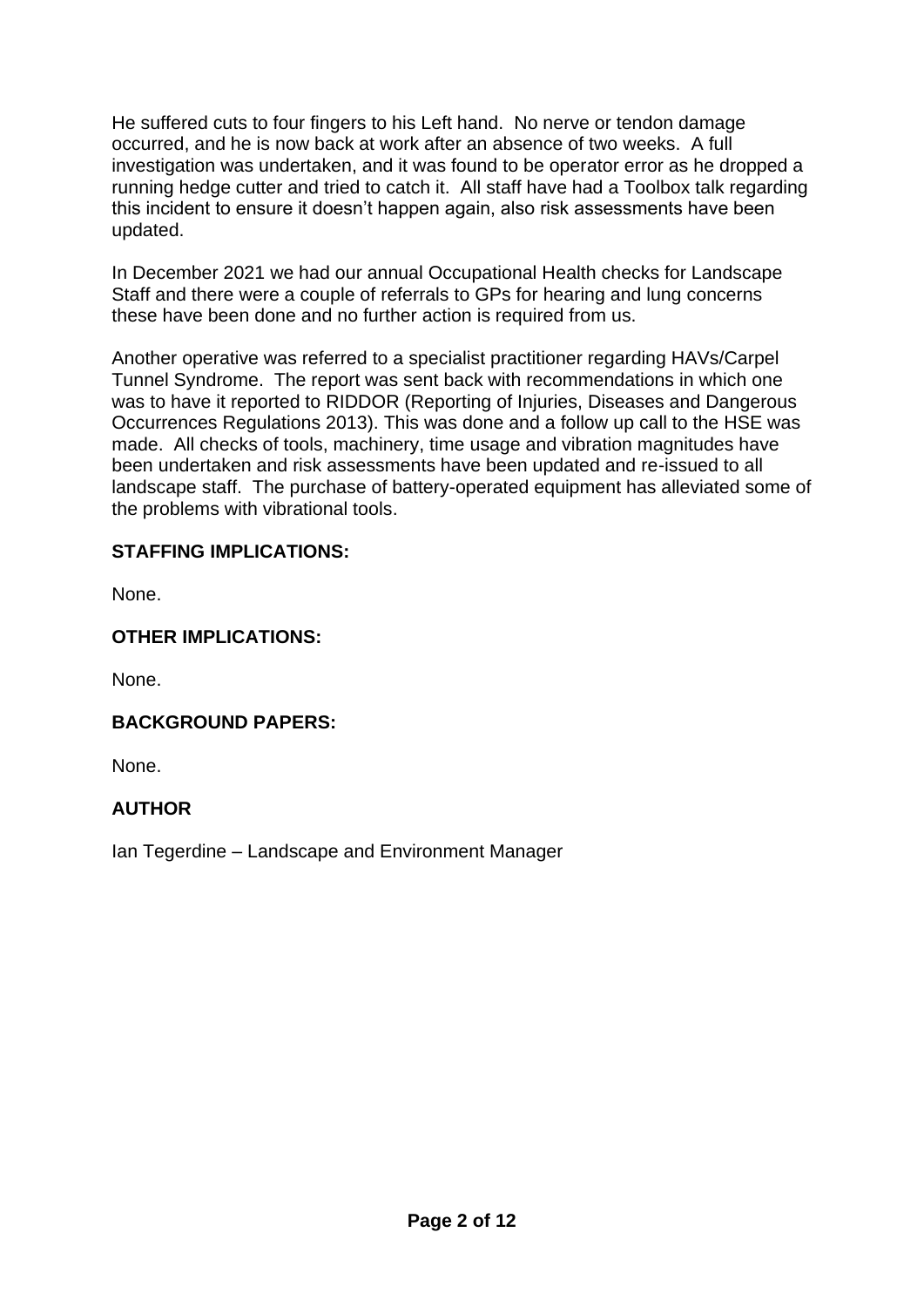## **WOUGHTON COMMUNITY COUNCIL**

## **Operations & Resources Committee**

## **Monday 20th June 2022**

#### **PURPOSE OF REPORT:**

To update the committee on planning and preparation towards a Youth Council for Woughton.

## **RECOMMENDATION:**

- **1. That committee notes this report.**
- **2. That committee considers the issues of co-option, budgets, and influence of the Youth Council, to enable open and honest engagement with young people, with a view to formal agreement at the July meeting of this committee.**
- **3. That the Council Manager and Youth Manager continue to develop training and development routes, engagement with young people, discussions with schools, youth groups, etc. with a view to the timeline noted below.**

#### **MAIN ISSUES AND CONSIDERATIONS:**

One of the items on the Service Plan is the creation of a Youth Council. This has been on the plan for a few years but has not been able to happen for a variety of reasons. However, this does mean that some preparatory work has taken place:

- Discussions with the MK Council Lead for Youth Cabinet (the MKC version of a youth council)
- Early talks with schools, youth groups and similar to gauge interest
- Discussions with other councils who are considering something similar to see whether there is shared learning / resources we could develop together
- Ideas within the team around what and how the youth council might work.

The overall aim for this year is to be prepared for a Youth Council to start operating at the same point as the new council, in May 2023, with 'elections' taking place at the same time. How these elections may take place is something that remains unclear – this is one of the issues that needs resolving.

The initial proposal is that we have 2 representatives from each estate of Woughton, providing a similar approach to the existing WCC council. This will also ensure that there is 'cover' if one member is unable to attend. The initial idea is also that the first 'cohort' of youth council will be secondary school age. The idea is that once in place and running, the Youth Council will develop resources and workshops that can go into primary schools, engaging the next generation and, when Youth Council members reach a suitable age, can stand for election for council proper.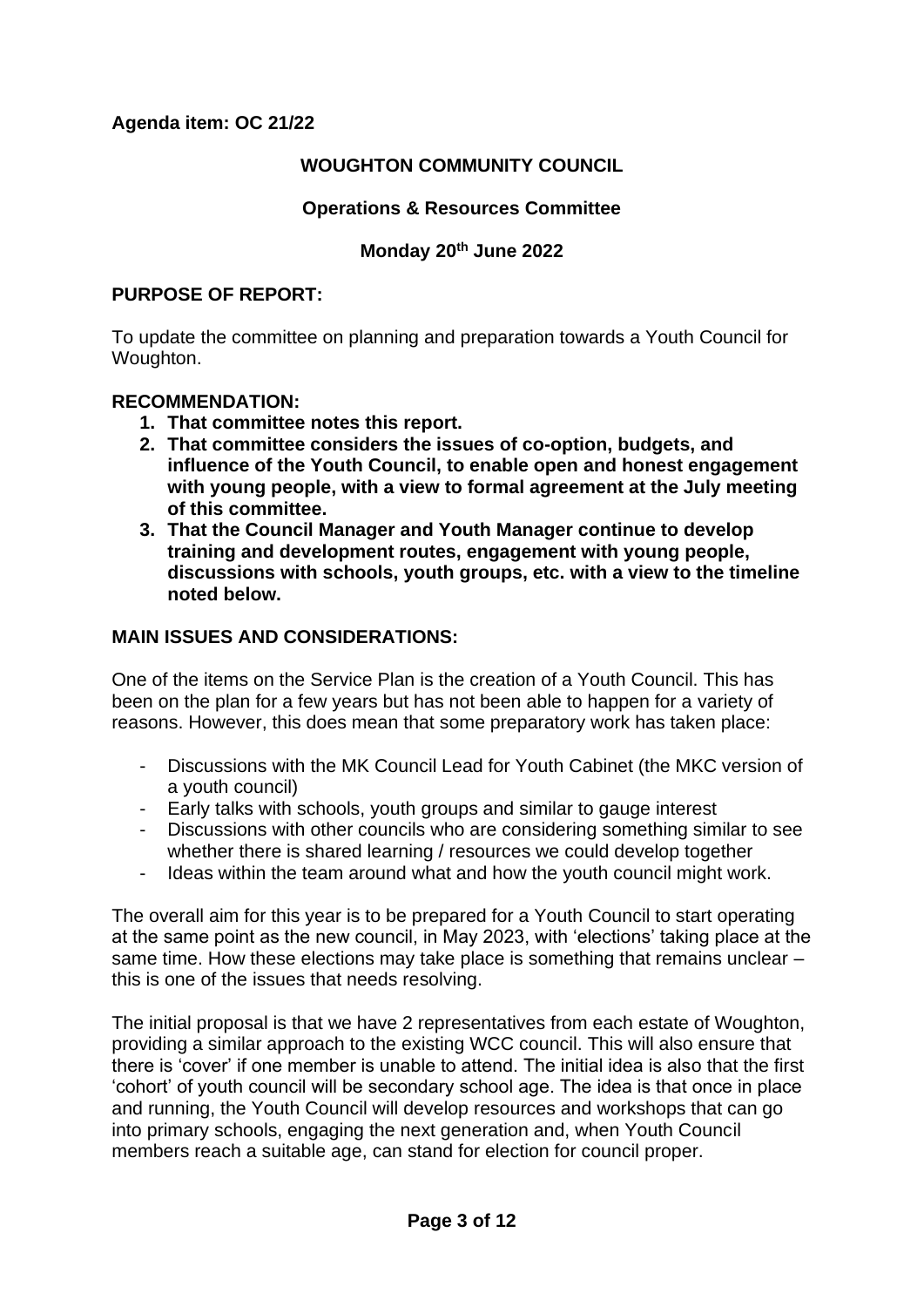These early considerations have also led to further discussion and ideas, some of which will need to be confirmed / declined by Council.

- how does council feel about 'co-opting' youth council members onto committees (in a non-voting role)?
- Is there a commitment to an ongoing budget, both in terms of training and development, but also to enable the Youth Council to have some responsibility and power to bring change (e.g. a specific project)?
- Questions and queries regarding the level of power and influence that the youth council may have.

These queries are important in terms of the next steps – having a clear idea of what we can promote and use to engage will be key for the next steps. However, over the summer period, the intention is to:

- Start a more formal engagement with schools, youth services, etc. with a clear 'offer' – what we are offering, what support is available, what the role entails, etc. etc.
- Make use of some of the 'Become a Councillor' resources to tweak and make bespoke, targeted and 'Woughtoned' engagement resources, to try and build enthusiasm and a desire to be involved with local young people.
- Create and deliver (in autumn / winter) a training and development programme – putting together some sessions for both engagement and then for when the Youth Council is in place.

So a significant piece of work that will sit with the Youth Manager (from a young person viewpoint), Council Manager (from a democracy viewpoint) and members, where potential for mentoring and support is likely to become apparent. In broad terms:

- Summer 2022 creation of resources, agreement from council regarding levels of power and involvement, further discussions with schools, youth groups, etc.
- Autumn / Winter 2022 policy development, budgetary agreement, training programme creation and workshops to begin engagement with young people directly, starting to create a group that may wish to proceed
- Spring 2023 nomination process, manifesto / supporting statement workshops, clarity regarding the possibility of the need for formal elections and, if so, development of an election plan to deliver this.
- May 2023 elections (if necessary) and initial Youth Cabinet meets.

# **STAFFING IMPLICATIONS:**

Time commitment from Youth and Council Managers, plus members and other officer's dependent on need.

# **OTHER IMPLICATIONS:**

It is felt essential that this project provides a real opportunity for development, involvement, change and power – a 'tick box' exercise that simply pretends to have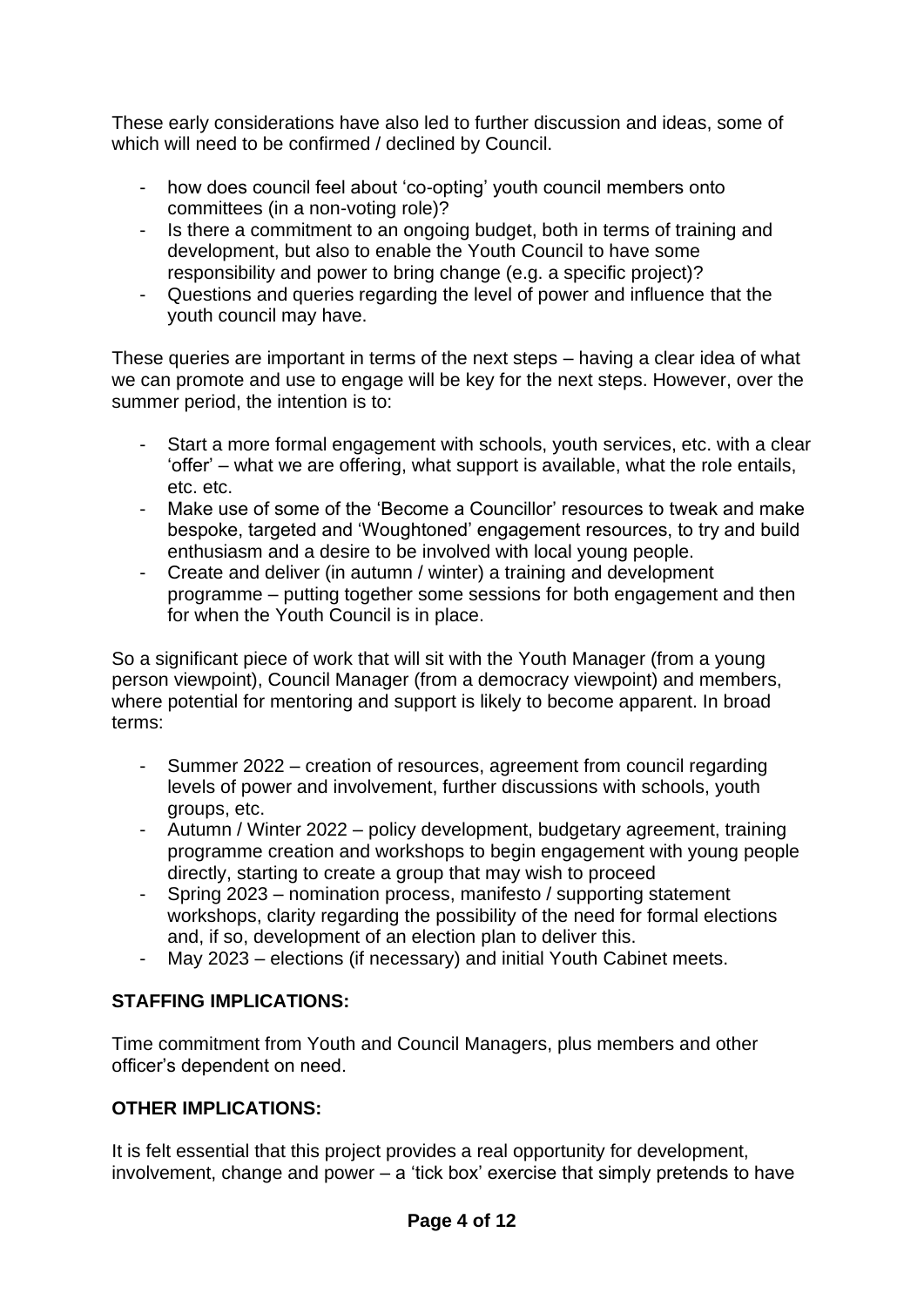involvement will fail and cause damage to the council more widely. Given this, a clear steer from council regarding the level of the Youth Council (co-option and involvement in committees, any budgetary powers, decision making involvement, etc) will be needed and will need to be an ongoing commitment.

## **BACKGROUND PAPERS:**

None.

# **AUTHORS**

Steve McNay – Council Manager Tash Darling – Youth Manager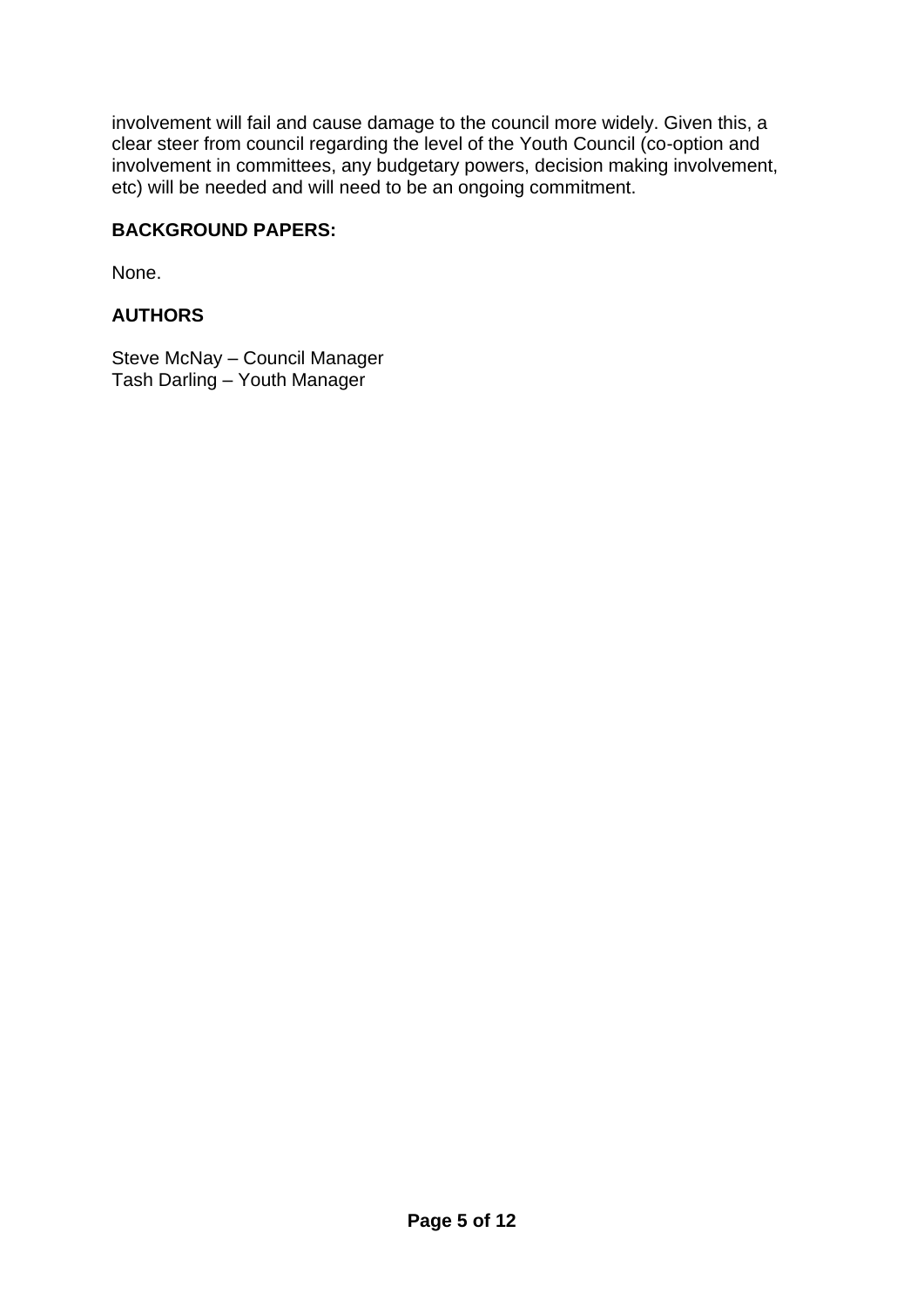**Agenda item: OC 22/22**

## **WOUGHTON COMMUNITY COUNCIL**

## **Operations and Resources Committee**

## **Monday 20th June 2022**

#### **PURPOSE OF REPORT:**

To update the committee on any amendments made to the budget.

#### **RECOMMENDATION:**

- **1. That the Committee notes the report.**
- **2. That the Committee notes that works on Tinkers Bridge roof are kept as unbudgeted and therefore deducted from any reserves at year end (£17,285) plus additional payment of (£9,049) – Ex VAT.**
- **3. That the Committee notes mobile phones are all coded to HQ now, with relevant deductions being made from each directorates services budget to cover the costs of connections.**

## **MAIN ISSUES AND CONSIDERATIONS:**

There will be a detailed budget update at the next committee (July) once we have closed the first quarter of the year.

Looking at the budget some minor amendments have been made.

- No changes or transfers have been made to the IT & telephony budget line (as of yet) it looks as though our annual support invoice c. £19,000 was paid last year and therefore there is enough available funds in this budget to facilitate for the recent procurement of new Cllr IT equipment. £14,179.68 with £18,985.40 remaining for the year. We may need to eventually transfer some funds into this budget code much later in the year but for now there is no need for any amendment.
- Tinkers Bridge roof has had its own cost code created due to this not being works that were budgeted for I have set the budget for this year at 0 and therefore this will be deducted from our reserves at the end of the year. (£17,285) plus (£9,049) a total of (£26,874)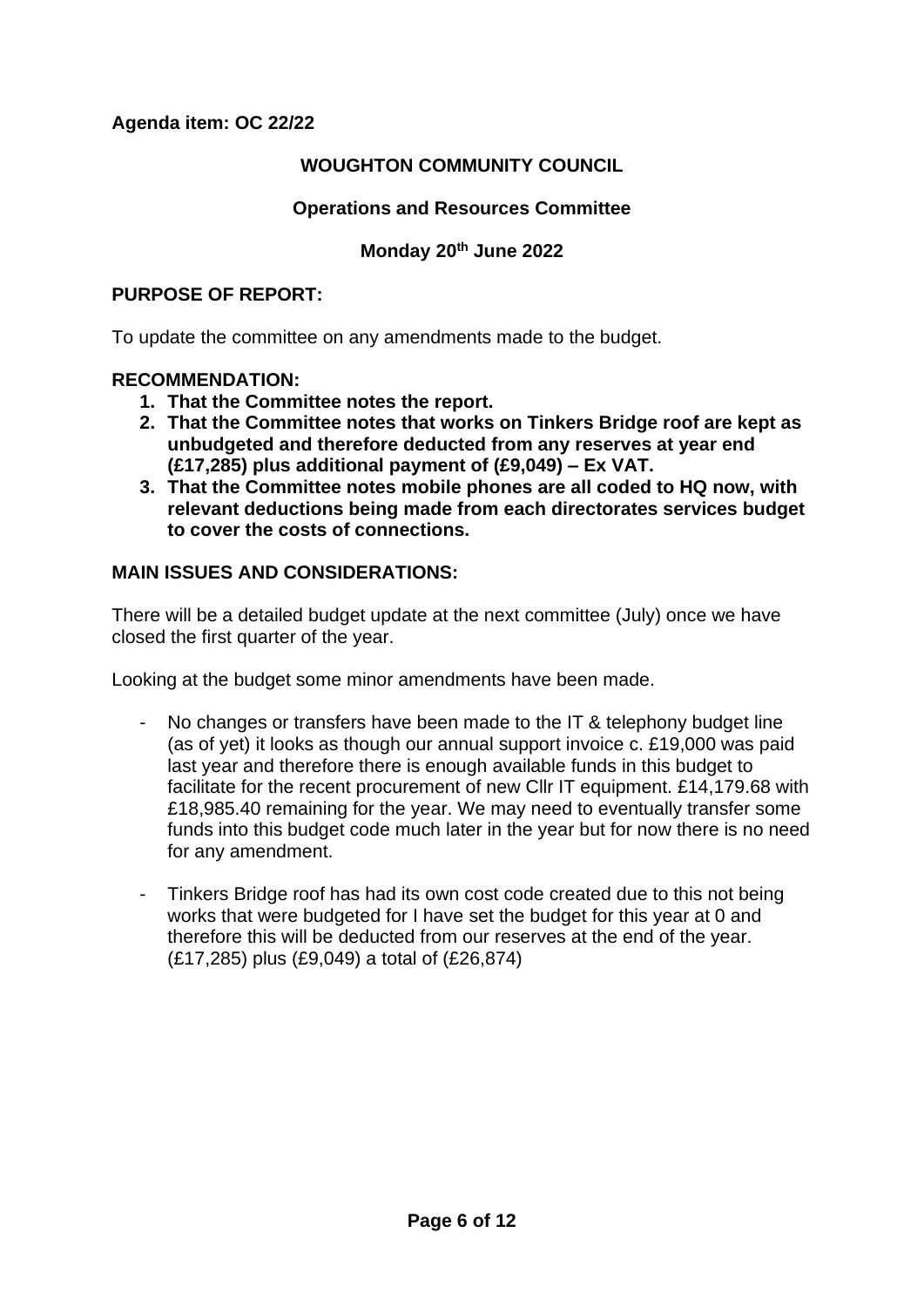| <b>Cost Code Number</b>                                |              |
|--------------------------------------------------------|--------------|
| 127                                                    |              |
| <b>Cost Code</b>                                       |              |
| Tinkers bridge roof repair                             |              |
| <b>Cost Centre</b>                                     |              |
| Tinkers Bridge Meeting place (2022-2023)               | $\checkmark$ |
| Reserve                                                |              |
| No Reserve                                             |              |
| <b>Balance Brought Forward</b>                         |              |
| $\bf{0}$                                               |              |
| Type                                                   |              |
| <b>Default</b>                                         |              |
| <b>Notes</b>                                           |              |
| To be deducted from reserves - not budgeted for 22/23. |              |
|                                                        |              |

- Relevant deductions have been taken from services directorates across the board to assist with the additional costs of our new phone connections. I have done this relatively rather than equally i.e., meeting places and community have far less disposable budget than youth and landscape. It equated to c. £600 per directorate. Youth and Landscape have each been deducted £1000 while community has been deducted £600. The meeting place on call phone was already costed under HQ. We are also no longer splitting the connection costs into each department therefore it has all been transferred to HQ – Mobiles (69).

As is pretty standard for this early in the year there is nothing of substance to report on that is of any concern at this moment in time, although further thorough review will take place at the end of quarter one (1) our July meeting to review the stance of all budgets and budget holders.

## **FINANCIAL IMPLICATIONS:**

Previously agreed £26,874 to be deducted from reserves at year end.

#### **STAFFING IMPLICATIONS:**

None Perceived

#### **OTHER IMPLICATIONS:**

None perceived.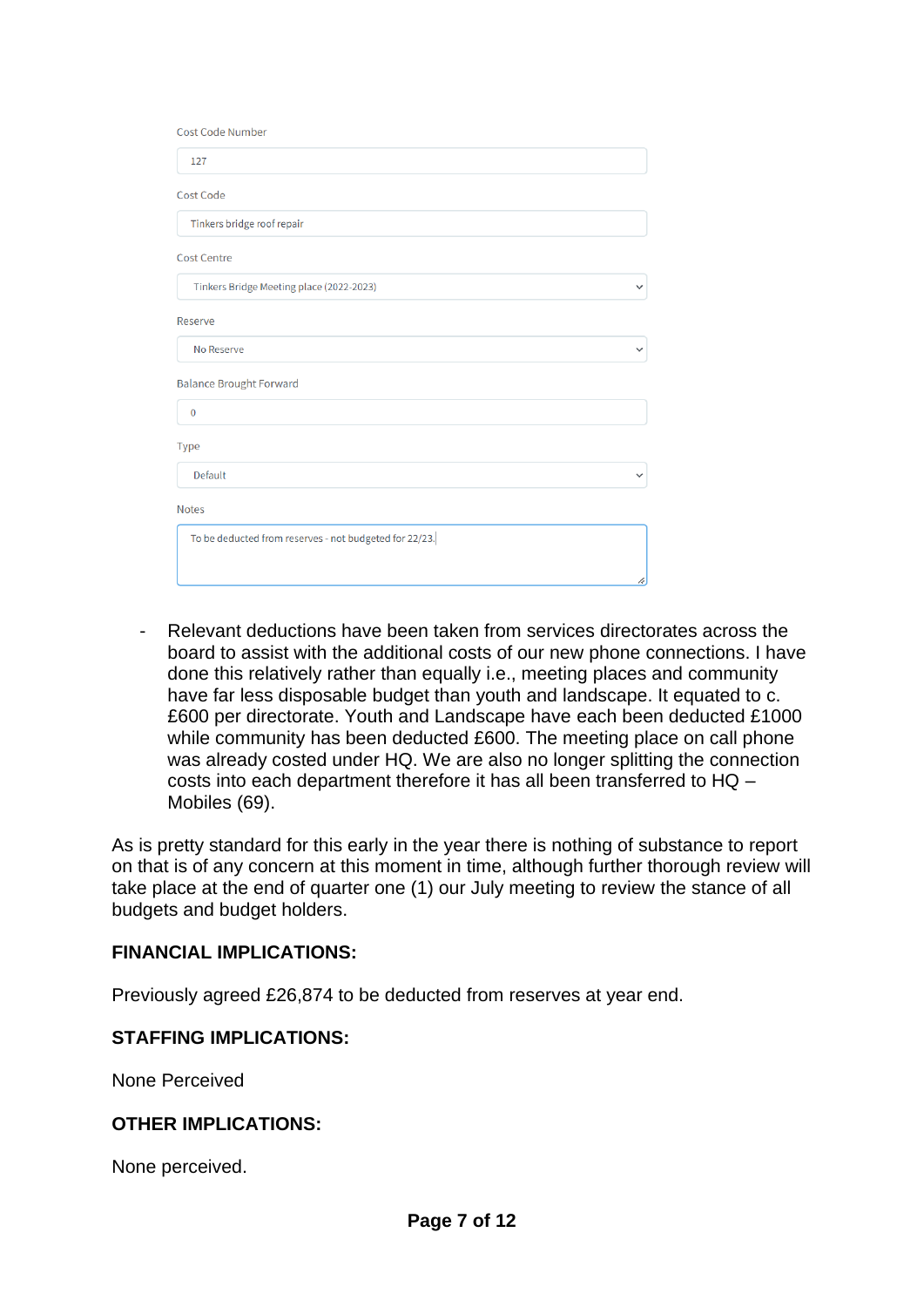# **BACKGROUND PAPERS:**

None.

# **AUTHOR**

Samone Winsborough Operations manager and RFO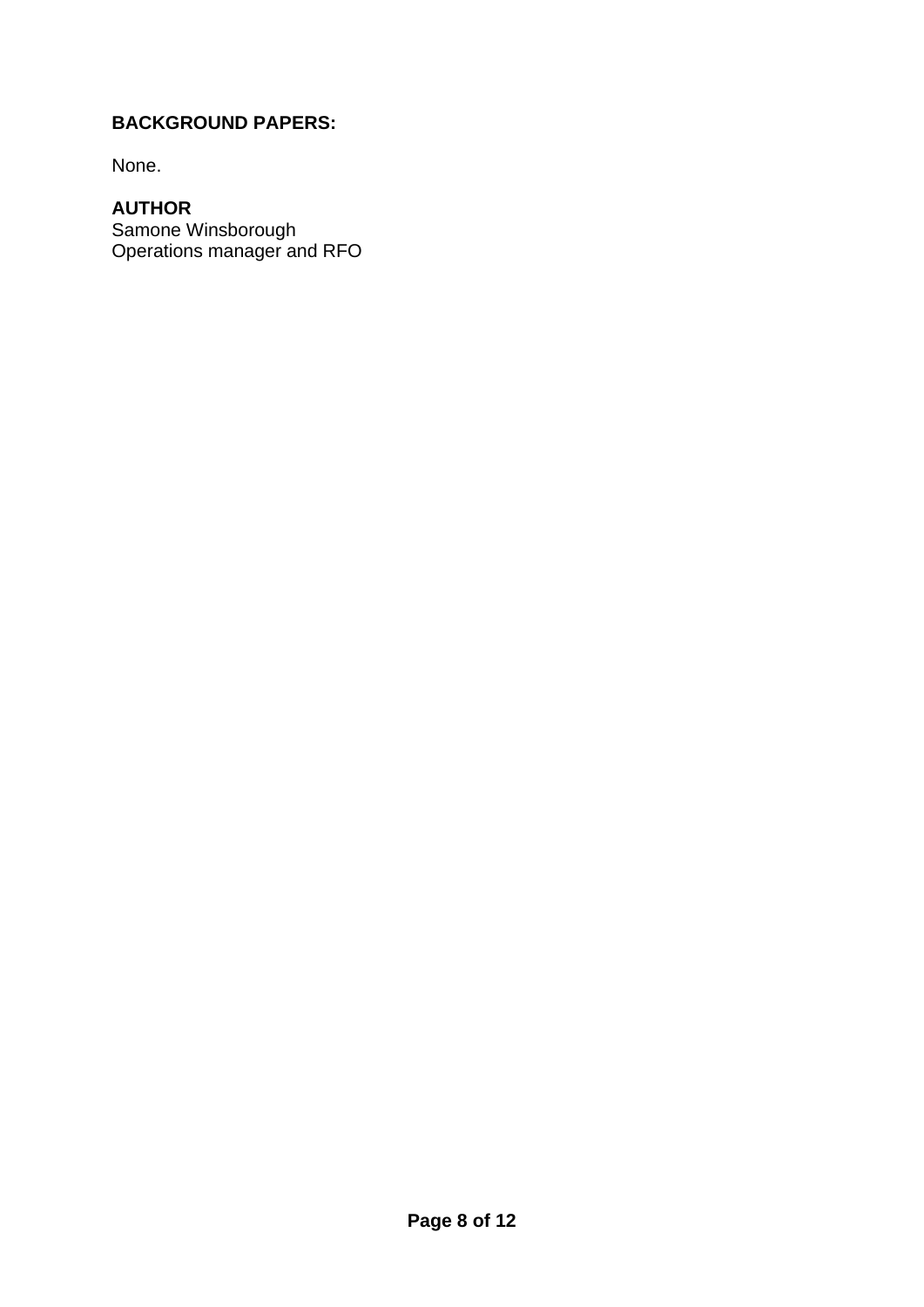**Agenda item: OC 23/22**

## **WOUGHTON COMMUNITY COUNCIL**

## **Operations and Resources Committee**

## **Monday 20th June 2022**

#### **PURPOSE OF REPORT:**

To explore options for 4G access on Surface Go's for Cllrs.

#### **RECOMMENDATION:**

- **1. That the Committee notes the report.**
- **2. That the Committee agree that at this moment in time, 4G access is not a necessity and we should pilot use of the equipment for a year before making any decisions on any further costs.**

## **MAIN ISSUES AND CONSIDERATIONS:**

Having been away for much of the discussions surrounding the procurement of the new Surface Go's for councillors it's been brought to my attention that these models are not 4G enabled, therefore the option of procuring sim cards for Cllrs to utilise their laptops 'on the go' is not a viable one (as they do not accept sim cards).

Therefore, we have two further options that we could investigate:

Either internet dongles that provide 'plug and play' giving access to data where Wi-Fi is not available. From looking at the current market for data dongles these range from £15.00 – £30.00 per month. Looking at the cheapest option and to provide this for every Cllr for a minimum term of a year would be £3,420 – reoccurring every year.

The second option would be to provide mobile handsets so that Cllrs could use hotspot and connect their phone data onto their laptops. However, this option would increase our costs to an unviable position, for example for each officer we pay £18 per month per connection (and this is only for handsets with 2GB data) again to provide this at the cheapest option for each Cllr would increase our costs by £4,104 per annum – reoccurring.

In my professional opinion, as the functionality of the previous tablets were not very effective, they were not used as much as we would have all hoped. Therefore, I am suggesting that as we do not know yet how many instances Cllrs will find themselves in where they are unable to connect to Wi-Fi and how pressing it would be to have a Wi-Fi connection that we simply wait and see. I think we should get a years use out of them before committing to additional spend for a minimum term contract (which is usually no less than 24 months) for a service that might not be used very often. For example, all of our centres have guest Wi-Fi. You can still access your Microsoft apps (word, excel etc.) without Wi-Fi to make notes etc.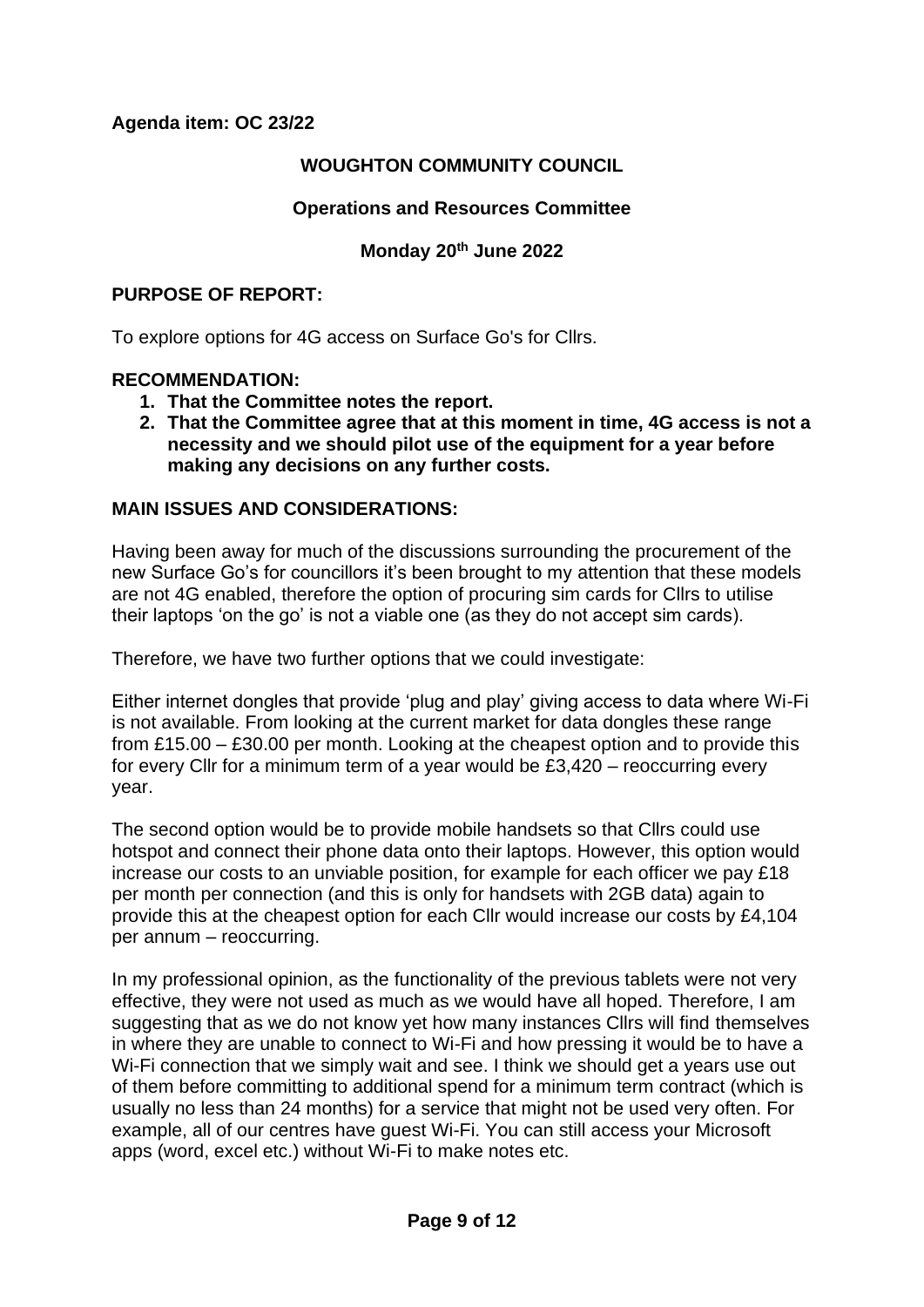# **FINANCIAL IMPLICATIONS:**

None Perceived.

# **STAFFING IMPLICATIONS:**

None Perceived.

## **OTHER IMPLICATIONS:**

None perceived.

# **BACKGROUND PAPERS:**

None.

**AUTHOR** Samone Winsborough Operations Manager and RFO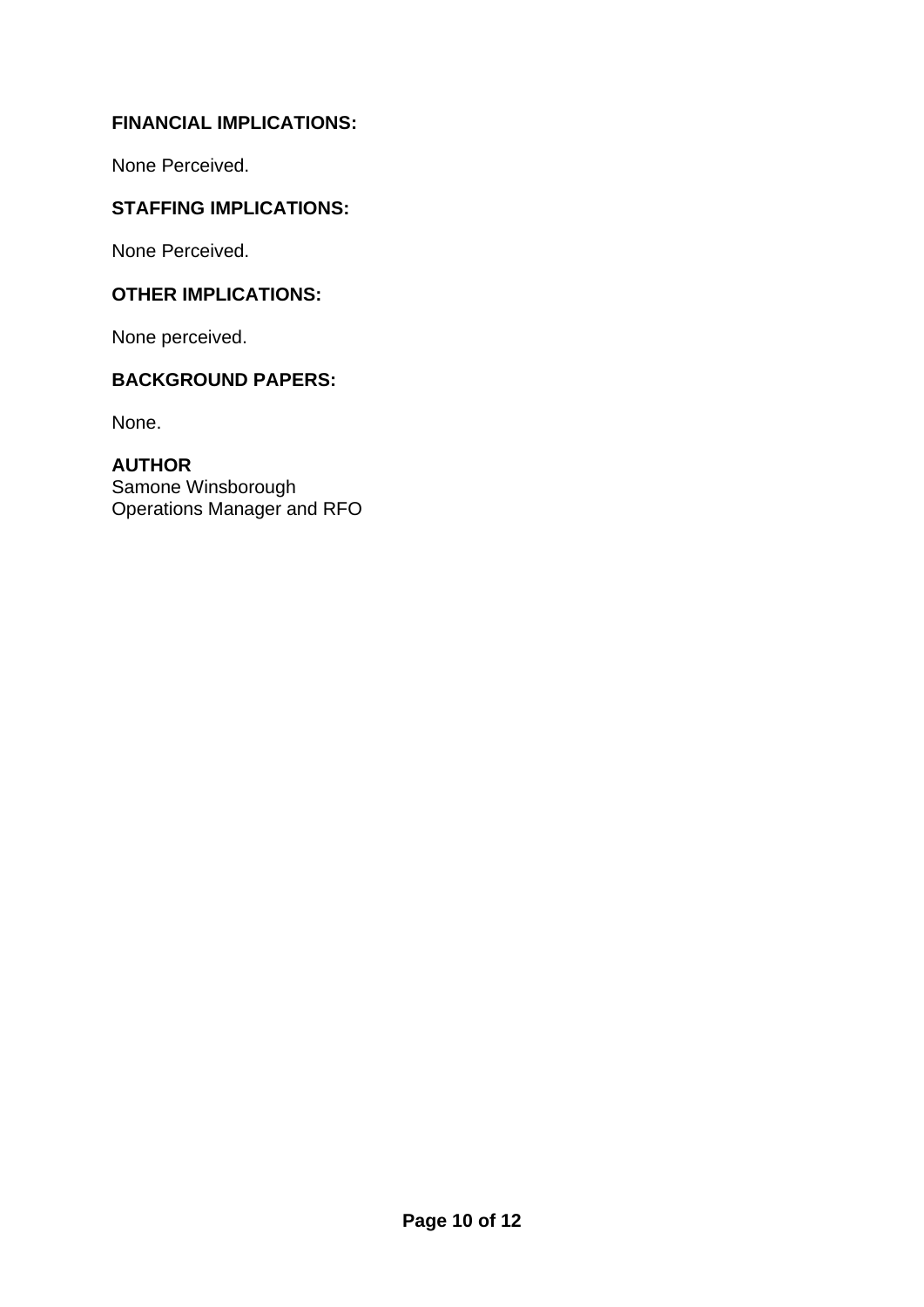## **Agenda item: OC 25/22**

## **WOUGHTON COMMUNITY COUNCIL**

## **Operations & Resources Committee**

# **Monday 20th June 2022**

#### **PURPOSE OF REPORT:**

To consider the issue of childcare provision during council meetings.

#### **RECOMMENDATION:**

- **1. That committee notes this report.**
- **2. That committee considers whether provision of childcare within the Hub during council meetings is appropriate to enable full participation.**
- **3. That if this is felt appropriate, that the Council Manager investigates options for an external company to provide this.**

## **MAIN ISSUES AND CONSIDERATIONS:**

As a council that aims to ensure equality and inclusion, the current rules regarding the payment of childcare expenses a barrier to this. Whilst councillors at unitary, borough and national level are all able to pay childcare (and indeed, dependency allowances) and, since 2011, councillors at parish level in Wales have been able to do likewise, the law in England continues to prohibit the payment of these allowances. This is defined in the Local Authorities (Members Allowances) (England) Regulations 2003. Whilst this is an area that NALC have campaigned on very briefly in 2019, it seems unlikely that this situation will change any time soon as it does not appear to be a high priority for many.

In addition to this, we have several officers who have children and caring responsibilities who are expected to attend council meetings in the evenings, for whom access to childcare would also enable this more easily.

It is worth noting that childcare responsibilities (and dependency duties more widely) tend to fall more heavily on women than men, with research suggesting that 2/3rds of duties fall on women (when in two parent households) and 90% of single parents are female. These rules, preventing WCC from paying for direct expenses, could therefore be considered to be directly discriminatory, in breach of the Equalities Act 2010.

Whilst we are unable to pay expenses to councillors for childcare, there is nothing in legislation that would prevent us from offering childcare directly – the Localism Act 2011 allows councils with General Power of Competence, in simple terms, it gives the power to do anything an individual can do provided it is not prohibited by other legislation. Therefore, one route for us to consider would be to provide childcare when relevant meetings are taking place. Whilst there would be some considerations (where, who, costs, etc.), this approach would enable WCC to meet the needs of all within the community, encourage and support a more diverse meeting and councillor